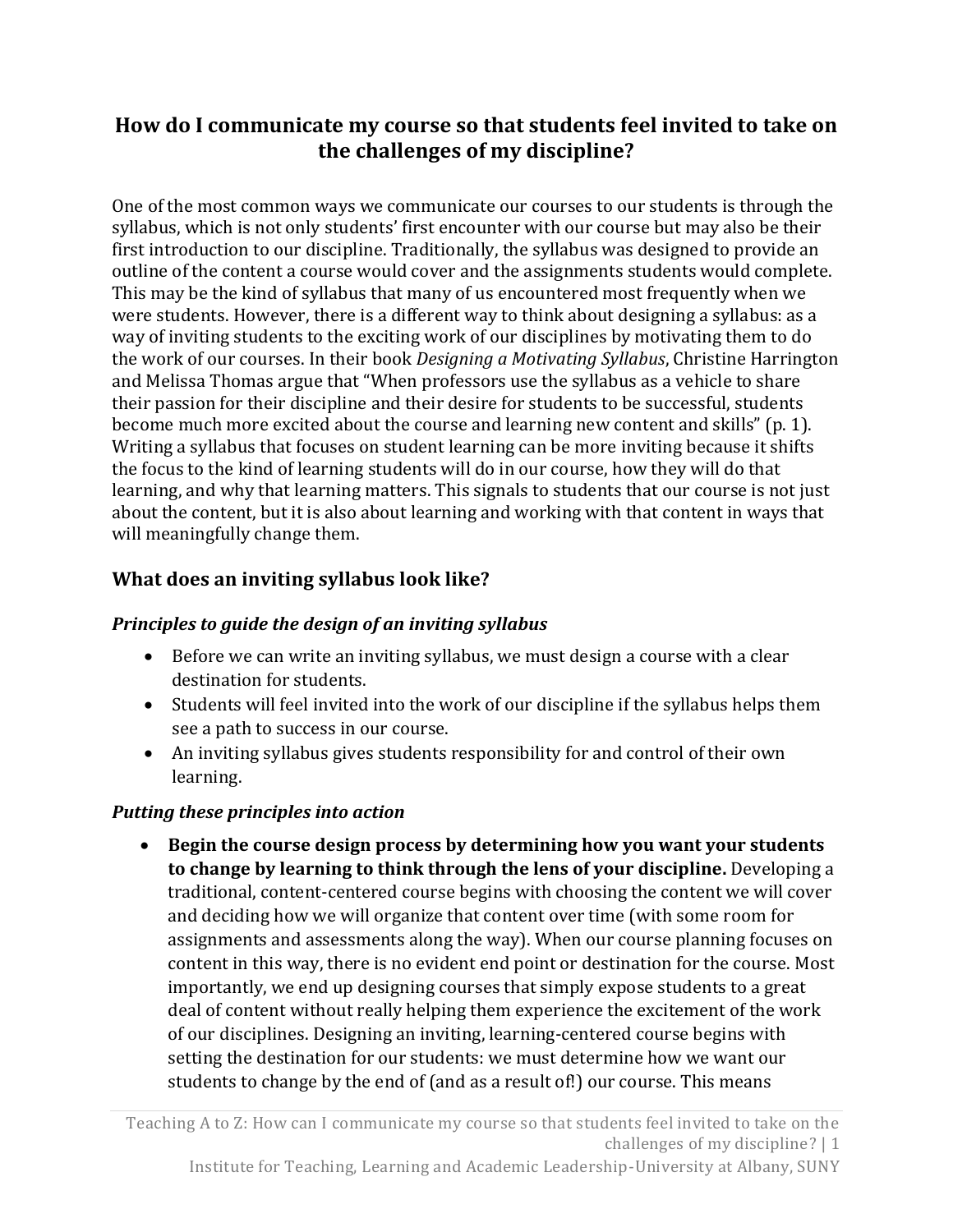articulating for ourselves what the goals of our course are in terms of the learning students will do and the changes their thinking will undergo as a result of this learning. Only after we have a clear sense of that destination—our goals—are we ready to make the essential decisions that will guide our students' learning in our course, including how we will assess their progress toward those goals (i.e., what the course assignments and assessments will be) and what kind of practice they need to do throughout the course to make progress toward those goals. This is where we begin to consider the exciting challenges that our disciplines pose and how we can structure work that will require our students to experience those challenges. When we design this kind of work, we make room in our course for our students' thinking and development: our course is now not a collection of content (e.g., theories, concepts, principles). Instead, it is an opportunity for students to learn how they can use the content of our disciplines to begin to think more like experts in our disciplines. Research shows that courses designed using this framework, which is called backward course design, lead to greater student engagement and improved learning outcomes (Harrington & Thomas, pp. 22-23). The backward course design process helps focus our own thinking so that we have a foundation to guide our decision-making throughout the course, and it prepares us and our students for the path that will help them reach the destination.

- **Use your syllabus to help students see how they will move toward the changes in thinking that you're aiming them toward.** A traditional syllabus shows students the content they will study and the work they will do, but it doesn't always help them understand what the path to success will look like. An inviting syllabus does more than tell students which topics they will cover and what assignments they will complete: it gives students an explicit sense of what our course is actually about by communicating our goals, how we (and they) will assess their progress toward those goals, and how the work of the course is specifically designed to prepare them for those assessments. Helping students understand why they are doing the work of our courses is essential to motivation and eliminates the frustration students often experience when they can't understand the reason for or meaning behind the assignments they are asked to do. A motivating syllabus will help students see how the elements of the course (reading assignments, homework, tests and exams, projects, etc.) are designed to work together to help them reach the disciplinary thinking goals of the course. When students understand why they are doing what they are doing and how they can be successful, they are much more likely to engage with our content in meaningful ways and to feel that they are a part of disciplinary inquiry. They are also better prepared to take responsibility for their own behaviors and the outcome of their work in our course.
- **Design your syllabus so that students can see that they are responsible for their own learning.** Traditionally, many have characterized a course syllabus as a contract—an agreement between instructor and students. While this has been a prevailing model for thinking about syllabus design and construction, it is not a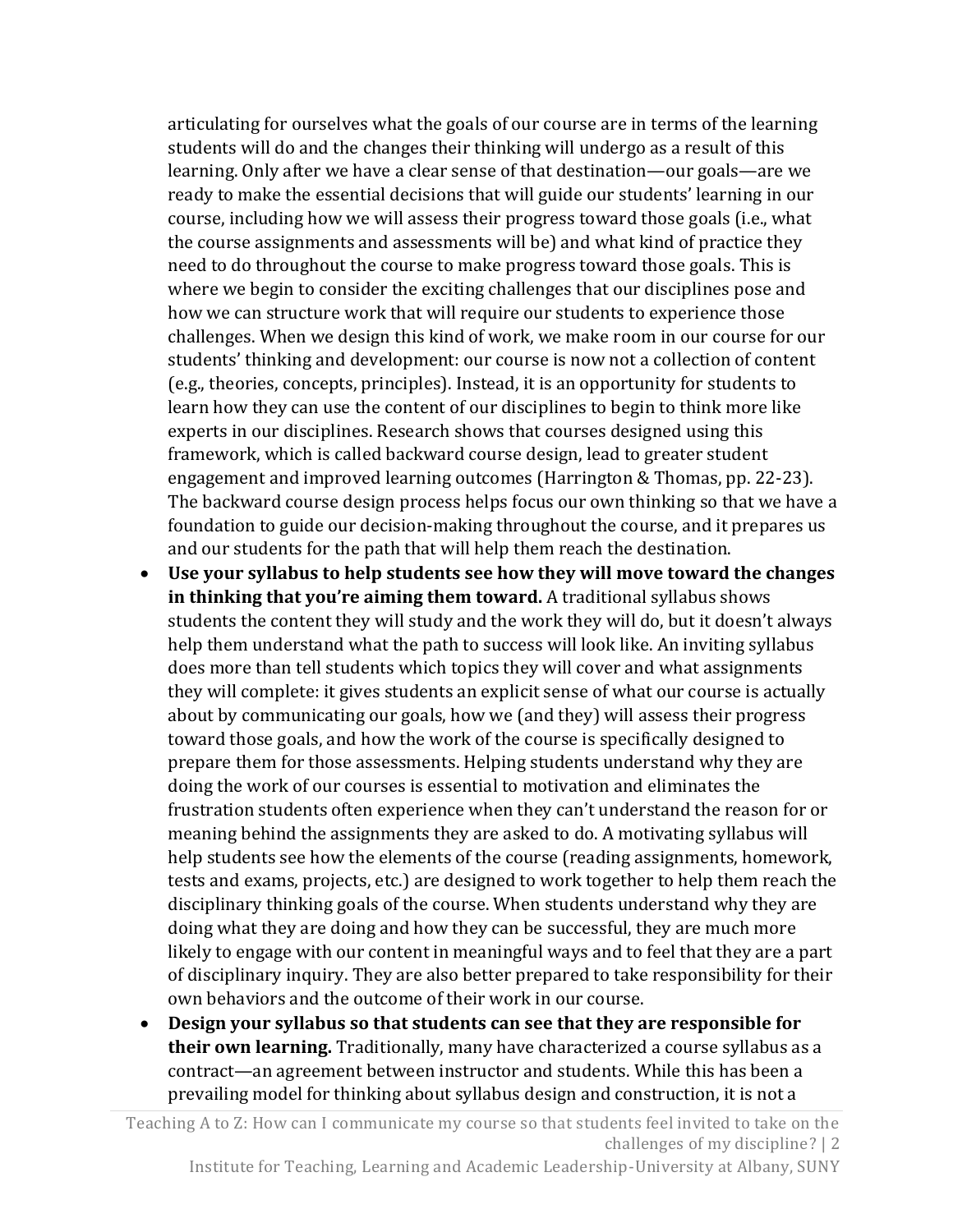useful characterization. First, it is inaccurate, as Harrington and Thomas (2018) point out: "a syllabus is not, in fact, an enforceable contract, as several court cases have concluded" (p. 4). More importantly, treating the syllabus as a contract can potentially foster an adversarial relationship between instructor and students by creating a situation where the instructor's job is to "enforce" the contract, and the students' job is to figure out how to stretch the contract to its limits. An inviting syllabus reframes the relationship between instructor and students: instead of positioning the instructor as the students' adversary, it allows the instructor to become a guide and an advocate for students' success. It also creates opportunities for students to take responsibility for and manage their own learning behaviors so that they feel empowered to control their own destiny in our courses. This means that we want to avoid creating a syllabus that is too policy-focused and that puts us in the role of enforcers rather than positioning us as guides to our students' success. Instead, we want to design policies that frame students as empowered agents who make meaningful choices and reap the consequences, both positive and negative, of those choices. When we think of policies in this way, we can help ensure that our syllabus stays focused on students' learning rather than getting bogged down in responding to problematic behaviors.

## *Examples of elements of an inviting syllabus*

Sample course description (from a course in Multicultural American Literature) This course will offer an introduction to several multicultural American fiction writers, with an emphasis on developing critical skills and reading strategies through close readings of texts. In addition to developing reading skills, you will practice writing about literature. Most importantly, this course aims to help you look at the world from new points of view. American writer Richard Ford argues that "it's fiction's business to try to enlarge our understanding of and sympathy for people." This premise will serve as a guide for the course: reading any literature thoughtfully requires the ability to view characters, even those with whom we don't have much in common or even don't like, with sympathy. This ability becomes particularly important when you are reading literature written by authors whose cultural background differs from your own. Through the readings of this course, we will explore the inner lives of people—the realities that fiction is uniquely able to reveal—and by doing so, we will rethink the meaning of American identity.

## Sample overview of course assignments with rationale (from an Educational Psychology course)

Because this is a course that is preparing you to become an educator, doing presentations is important! You will have the opportunity to do two presentations. Although you are working in groups (four to five students) for these learning activities, you are **graded on an individual basis**.

In addition to being an effective presenter of information, you will also need to create clear written documents such as educational lesson plans. Not only will these assignments help

Institute for Teaching, Learning and Academic Leadership-University at Albany, SUNY

Teaching A to Z: How can I communicate my course so that students feel invited to take on the challenges of my discipline? | 3